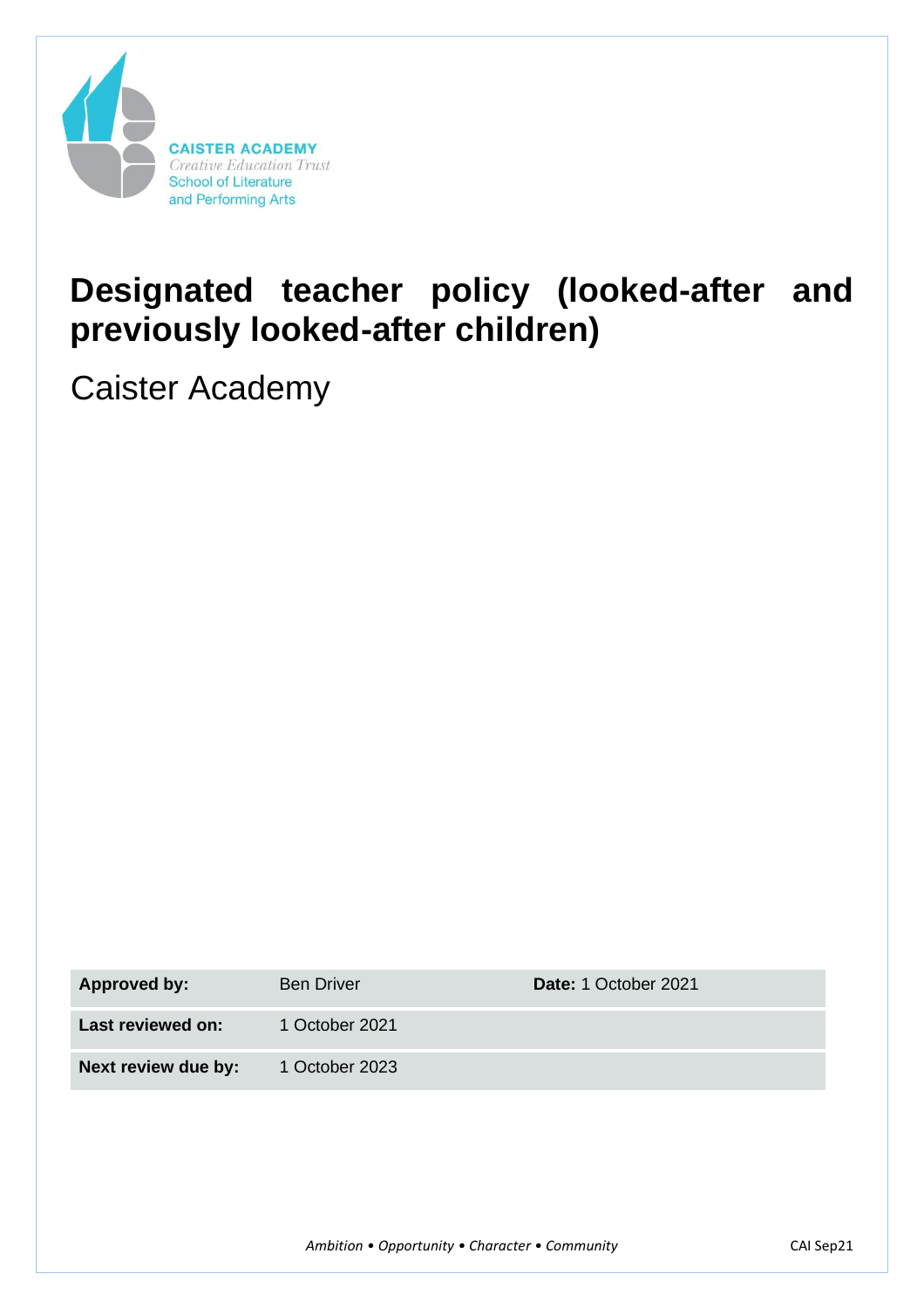# **Contents**

<span id="page-1-0"></span>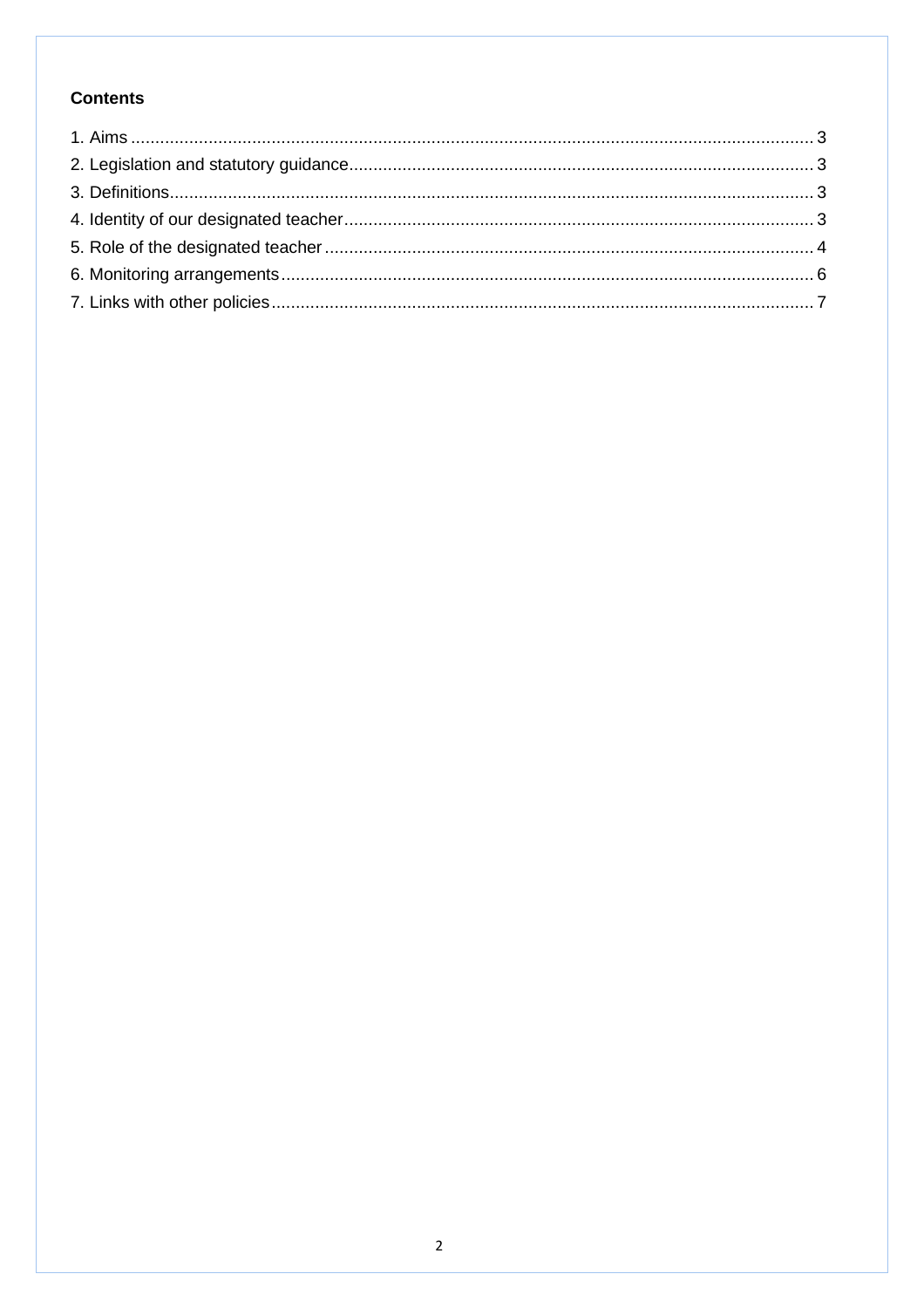#### **1. Aims**

The school aims to ensure that:

- A suitable member of staff is appointed as the designated teacher for looked-after and previously looked-after children
- The designated teacher promotes the educational achievement of looked-after and previously looked-after children, and supports other staff members to do this too
- Staff, parents, carers and guardians are aware of the identity of the designated teacher, how to contact them and what they are responsible for

# <span id="page-2-0"></span>**2. Legislation and statutory guidance**

This policy is based on the Department for Education's [statutory guidance on the designated teacher](https://www.gov.uk/government/publications/designated-teacher-for-looked-after-children)  [for looked-after and previously looked-after children.](https://www.gov.uk/government/publications/designated-teacher-for-looked-after-children)

It also takes into account [section 2E](http://www.legislation.gov.uk/ukpga/2010/32/section/2E) of the Academies Act 2010.

This policy complies with our funding agreement and articles of association.

#### <span id="page-2-1"></span>**3. Definitions**

**Looked-after children** are registered students that are:

 $\lambda$  In the care of a local authority, or

Provided with accommodation by a local authority in the exercise of its social services functions, for a continuous period of more than 24 hours

**Previously looked-after children** are registered students that fall into either of these categories:

They were looked after by a local authority but ceased to be as a result of any of the following:

- $\circ$  A child arrangements order, which includes arrangements relating to who the child lives with and when they are to live with them
- o A special guardianship order
- o An adoption order

They appear to the Academy Council to have:

- $\circ$  Been in state care in a place outside of England and Wales because they would not have otherwise been cared for adequately, and
- o Ceased to be in that state care as a result of being adopted

**Personal education plan (PEP)** is part of a looked-after child's care plan that is developed with the school. It forms a record of what needs to happen and who will make it happen to ensure the child reaches their full potential.

**Virtual school head (VSH)** is a local authority officer responsible for promoting the educational achievement of their authority's looked-after children, working across schools to monitor and support these students as if they were in a single school. The VSH is also responsible for providing information and advice to schools, parents and guardians in respect of previously looked-after children.

## <span id="page-2-2"></span>**4. Identity of our designated teacher**

Our designated teacher is Mrs Emma Preston.

You can contact them by email: [emma.preston@caisteracademy.org.uk](mailto:emma.preston@caisteracademy.org.uk)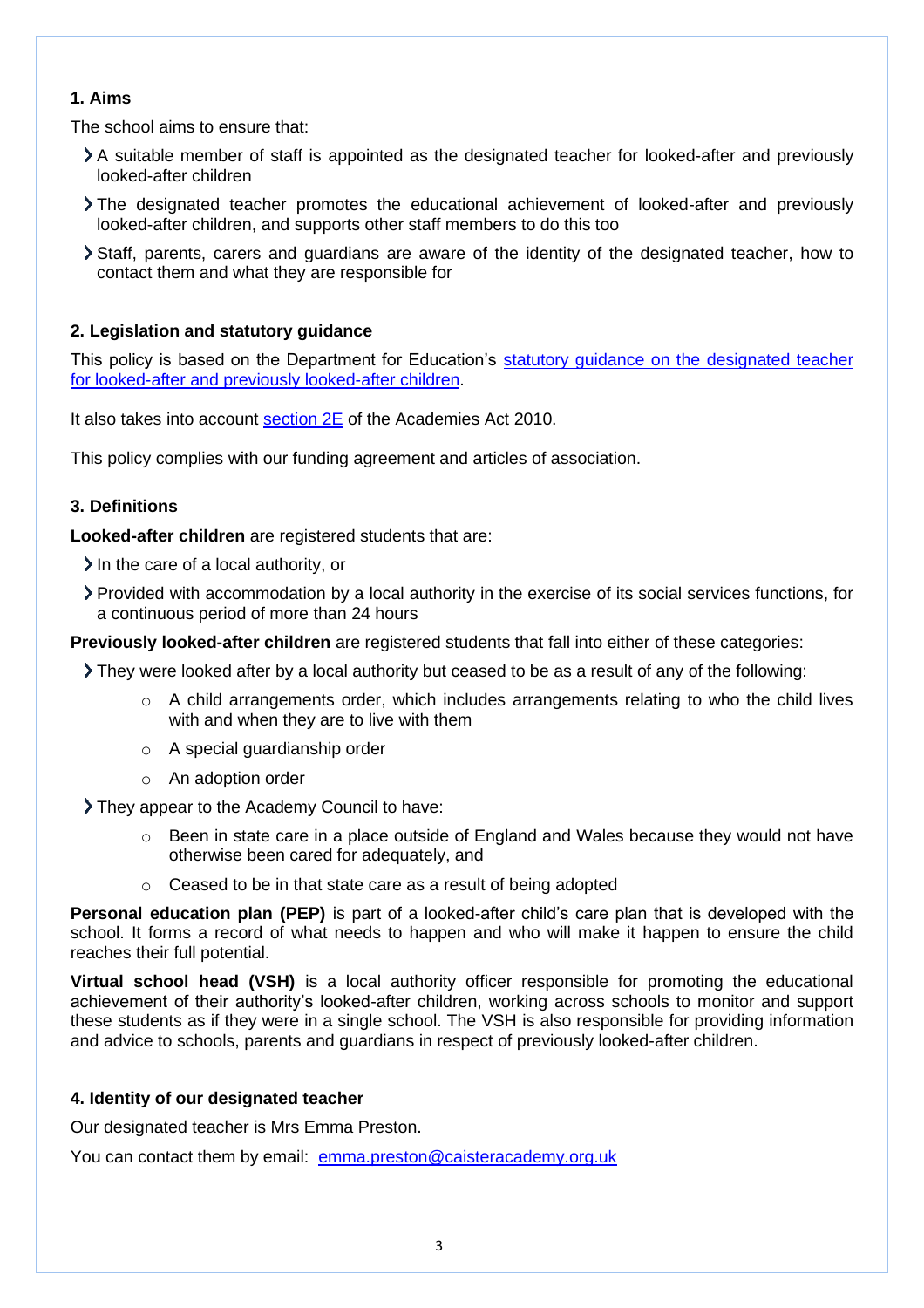Our designated teacher takes lead responsibility for promoting the educational achievement of lookedafter and previously looked-after children at our school. They are your initial point of contact for any of the matters set out in the section below.

Other colleagues who have particular responsibilities in relation to looked-after and previously lookedafter children are listed within the safeguarding and child protection policy.

## <span id="page-3-0"></span>**5. Role of the designated teacher**

#### **5.1 Leadership responsibilities**

The designated teacher will:

- Act as a central point of initial contact within the school for any matters involving looked-after and previously looked-after children
- Promote the educational achievement of every looked-after and previously looked-after child on roll by:
	- o Working with VSHs
	- o Promoting a whole school culture where the needs of these students matter and are prioritised
- Take lead responsibility for ensuring school staff understand:
	- $\circ$  The things which can affect how looked-after and previously looked-after children learn and achieve
	- $\circ$  How the whole school supports the educational achievement of these students
- Contribute to the development and review of whole school policies to ensure they consider the needs of looked-after and previously looked-after children
- Promote a culture in which looked-after and previously looked-after children are encouraged and supported to engage with their education and other school activities
- Act as a source of advice for teachers about working with looked-after and previously looked-after children
- Work directly with looked-after and previously looked-after children and their carers, parents and guardians to promote good home-school links, support progress and encourage high aspirations
- Have lead responsibility for the development and implementation of looked-after children's PEPs
- Work closely with the school's designated safeguarding lead to ensure that any safeguarding concerns regarding looked-after and previously looked-after children are quickly and effectively responded to
- Involve parents and guardians of previously looked-after children in decisions affecting their child's education

#### **5.2 Supporting looked-after children**

The designated teacher will:

- Make sure looked-after children's PEPs meet their needs by working closely with other teachers to assess each child's specific educational needs
- Have overall responsibility for leading the process of target-setting in PEPs
- Monitor and track how looked-after children's attainment progresses under their PEPs
- If a child is not on track to meet their targets, be instrumental in agreeing the best way forward with them in order to make progress, and ensure that this is reflected in their PEP
- Ensure the identified actions of PEPs are put in place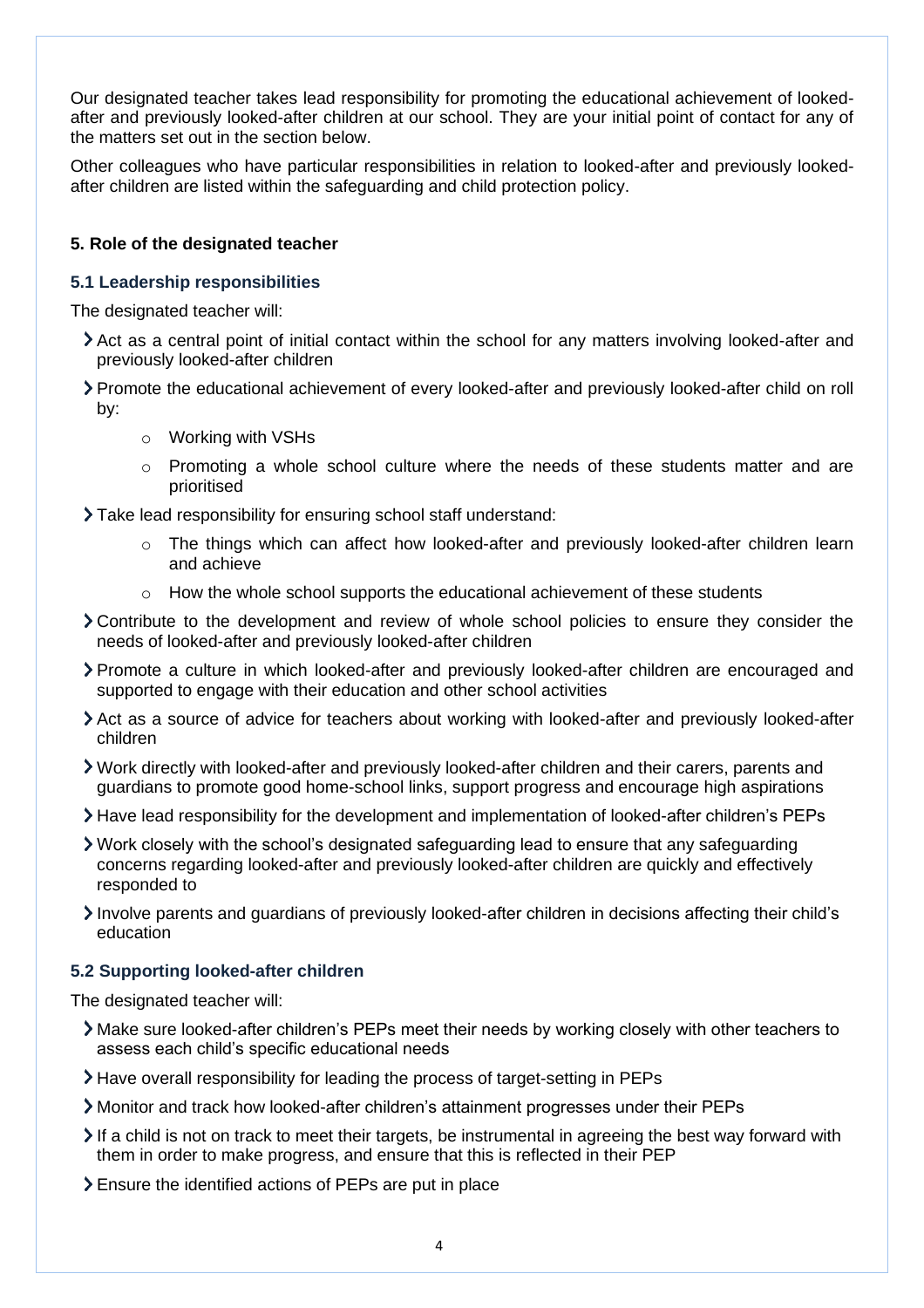- During the development and review of PEPs, help the school and relevant local authority decide what arrangements work best for students
- > Ensure that:
	- $\circ$  A looked-after child's PEP is reviewed before the statutory review of their care plan this includes making sure the PEP is up to date and contains any new information since the last PEP review, including whether agreed provision is being delivered
	- o PEPs are clear about what has or has not been taken forward, noting what resources may be required to further support the child and from where these may be sourced
	- $\circ$  The updated PEP is passed to the child's social worker and VSH ahead of the statutory review of their care plan
- Transfer a looked-after child's PEP to their next school or college, making sure it is up to date and that the local authority responsible for looking after them has the most recent version

#### **5.3 Supporting both looked-after children and previously looked-after children**

The designated teacher will:

- Ensure the specific needs of looked-after and previously looked-after children are understood by staff and reflected in how the school uses student premium funding
- Work with VSHs to agree how student premium funding for looked-after children can most effectively be used to improve their attainment
- Help raise the awareness of parents and guardians of previously looked-after children about student premium funding and other support for these children
- Play a key part in decisions on how student premium funding is used to support previously lookedafter children
- Encourage parents' and guardians' involvement in deciding how student premium funding is used to support their child, and be the main contact for queries about its use
- Ensure teachers have awareness and understanding of the specific needs of looked-after and previously looked-after children in areas like attendance, homework, behaviour, and future career planning
- Be aware of the special educational needs (SEN) of looked-after and previously looked-after children, and make sure teachers also have awareness and understanding of this
- Ensure the [SEND code of practice,](https://www.gov.uk/government/publications/send-code-of-practice-0-to-25) as it relates to looked-after children, is followed
- Make sure PEPs work in harmony with any education, health and care (EHC) plans that a lookedafter child may have
- Ensure that, with the help of VSHs, they have the skills to identify signs of potential SEN issues in looked-after and previously looked-after children, and know how to access further assessment and support where necessary
- Ensure that they and other staff can identify signs of potential mental health issues in looked-after and previously looked-after children and understand where the school can draw on specialist services
- Put in place robust arrangements to monitor strengths and difficulties through child centred reviews and student voice activities to inform PEPs
- Put in place mechanisms for understanding the emotional and behavioural needs of previously looked-after children. The designated teacher will be supported by the Subject Assistant for Inclusion to facilitate regular mentoring with children who were previously looked-after.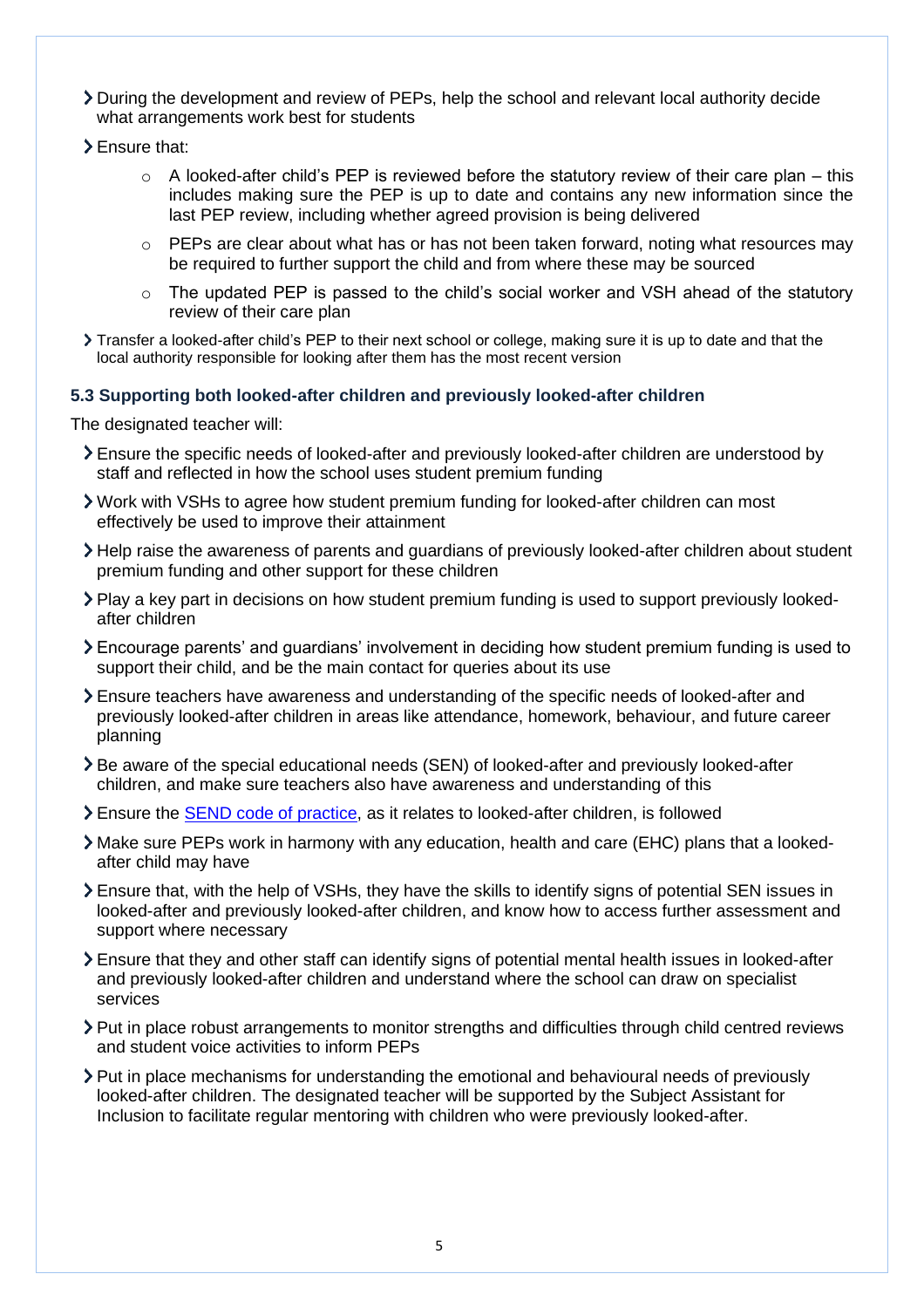#### **5.4 Relationships beyond the school**

The designated teacher will:

- Proactively engage with social workers and other professionals to enable the school to respond effectively to the needs of looked-after and previously looked-after children
- Discuss with social workers how the school should engage with birth parents, and ensure the school is clear about who has parental responsibility and what information can be shared with whom
- Be open and accessible to parents and guardians of previously looked-after children and encourage them to be actively involved in their children's education
- Proactively build relationships with local authority professionals, such as VSHs and SEN departments
- Consider how the school works with others outside of the school to maximise the stability of education for looked-after children, such as:
	- o Finding ways of making sure the latest information about educational progress is available to contribute to the statutory review of care plans
	- $\circ$  Ensuring mechanisms are in place to inform VSHs when looked-after children are absent without authorisation and work with the responsible authority to take appropriate safeguarding action
	- $\circ$  Talking to the child's social worker and/or other relevant parties in the local authority regarding any decisions about changes in care placements which will disrupt the child's education, providing advice about the likely impact and what the local authority should do to minimise disruption
	- o Making sure that, if a looked-after child moves school, their new designated teacher receives any information needed to help the transition process
- Seek advice from VSHs about meeting the needs of individual previously looked-after children, but only with the agreement of their parents or guardians
- Make sure that for each looked-after child:
	- o There's an agreed process for how the school works in partnership with the child's carer and other professionals, such as their social worker, in order to review and develop educational progress
	- o School policies are communicated to their carer and social worker and, where appropriate, birth parents
	- $\circ$  Teachers know the most appropriate person to contact where necessary, such as who has the authority to sign permission slips
- Where a looked-after child is at risk of exclusion:
	- o Contact the VSH as soon as possible so they can help the school decide how to support the child to improve their behaviour and avoid exclusion becoming necessary
	- o Working with the VSH and child's carers, consider what additional assessment and support needs to be put in place to address the causes of the child's behaviour
- Where a previously looked-after child is at risk of exclusion, talk to the child's parents or guardians before seeking advice from the VSH on avoiding exclusion

#### <span id="page-5-0"></span>**6. Monitoring arrangements**

This policy will be reviewed annually by Mrs Emma Preston. At every review, it will be approved by the Academy Council